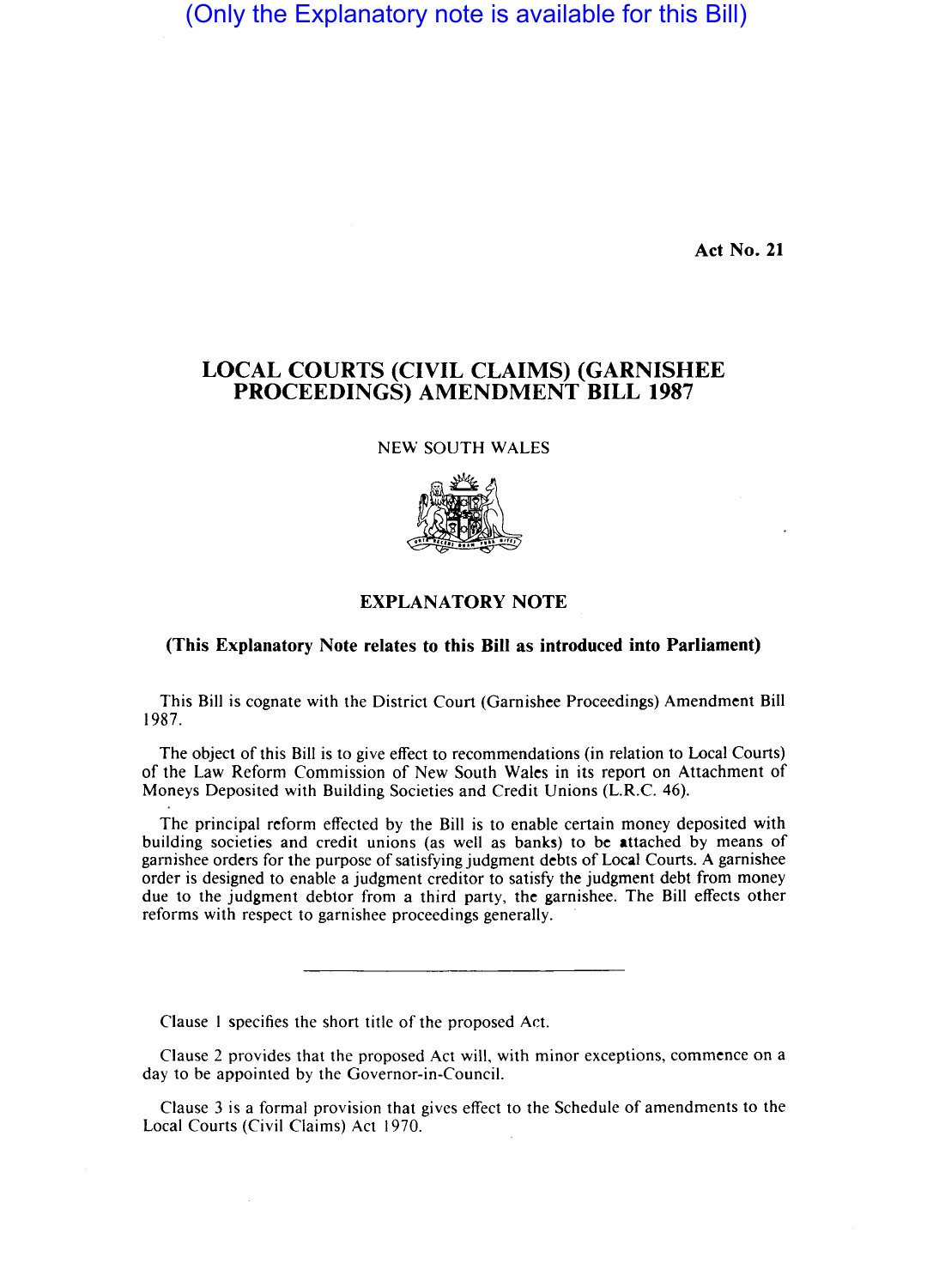*Local Courts (Civil Claims) (Garnishee Proceedings) Amendment 1987* 

Clause 4 provides that the amendments to be effected by the proposed Act are not to apply to garnishee orders made under section 47 of the Principal Act before the commencement of the proposed Act.

Schedule I (I) makes a minor consequential amendment to section 37 of the Principal Act.

Schedule I (2) amends section 47 of the Principal Act, which provides for the making and service of garnishee orders. The amendment effected by Schedule  $1(2)(b)$  is intended to make it clear that a garnishee order served under the section extends to all debts due or accruing from the garnishee to the judgment debtor at the time of the service of the order even though they were not due or accruing when the order was made. Schedule I (2) (a), (c) and (d) make minor consequential amendments to the section.

Schedule 1 (3) inserts into the Principal Act new sections  $47A-47E$ .

- Proposed section 47A will enable a garnishee who believes that, at the time of service of the relevant garnishee order, there was no debt due or accruing to the judgment debtor, to serve on the judgment creditor an affidavit to that effect. Under the proposed section, the garnishee will be relieved of all liability in respect of any reasonable disclosure of information in the affidavit.
- Proposed section 478 sets out the obligations of a garnishee as to the times within which amounts that are the subject of the relevant garnishee order must be paid.
- Proposed section 47c will oblige a garnishee to notify the judgment creditor of certain particulars in the case of a garnishee order which attaches a debt due for payment to the judgment debtor more than 21 days after the service of the order on the garnishee.
- Proposed section 47D will enable a garnishee to retain as costs an amount not exceeding that prescribed by rules made under the Principal Act.
- Proposed section 47E will enable a Local Court to protect a garnishee who has acted with due diligence but has nevertheless made a payment to the judgment debtor contrary to the garnishee order.

Schedule I (4) makes a minor consequential amendment to section 48 of the Principal Act.

Schedule I (5) makes a minor consequential amendment to section 50 of the Principal Act.

Schedule I (6) amends section 52 of the Principal Act, which deals with the procedure to be followed in a case where a garnishee order is not complied with. The amendment will enlarge a Local Court's powers under the section by enabling it to order the payment of an amount for costs and expenses incurred by a party in connection with garnishee proceedings. Schedule I (6) also makes other amendments of a consequential or ancillary nature relating to the procedure to be followed in garnishee proceedings.